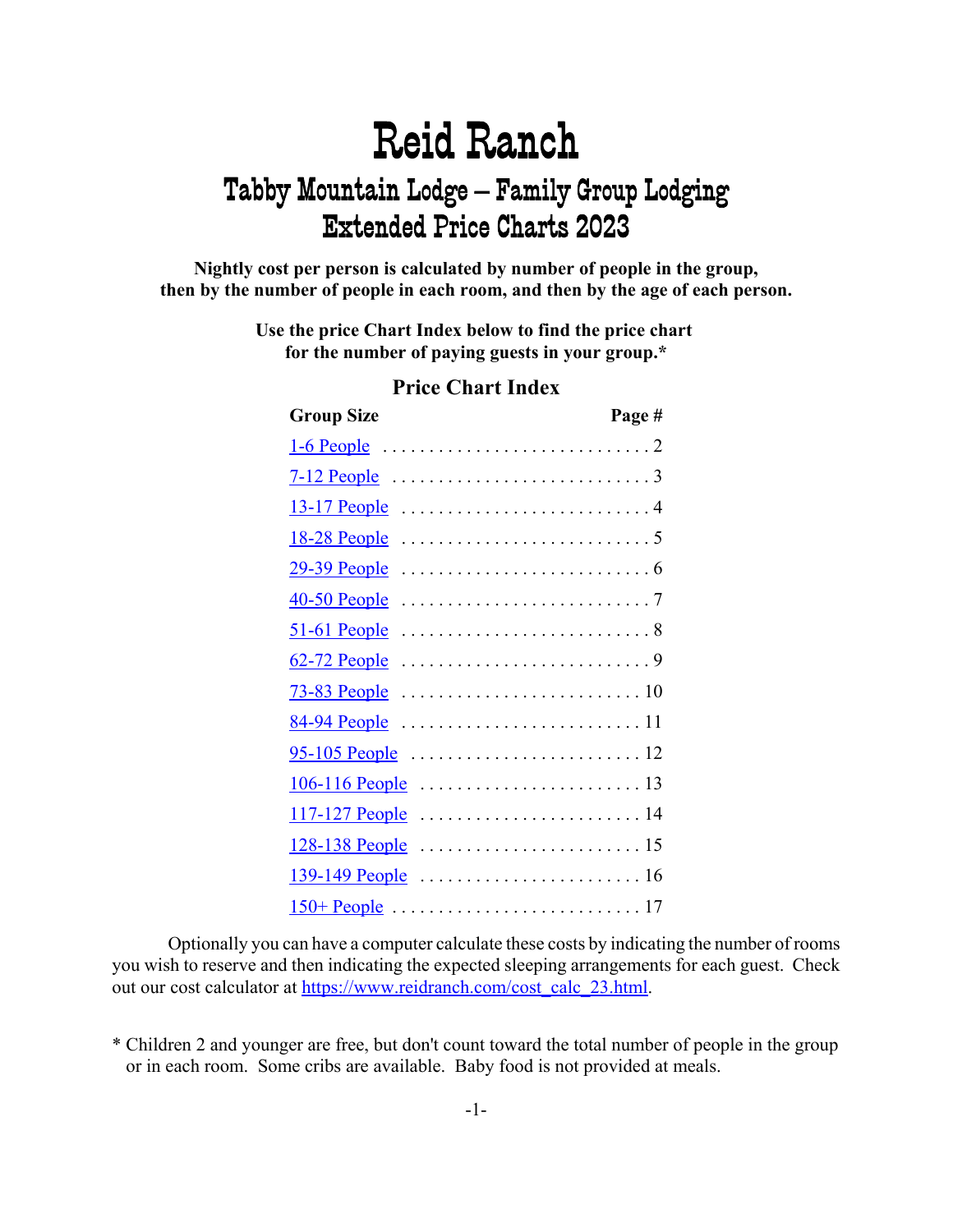<span id="page-1-0"></span>**Nightly cost per person is calculated by number of people in the group, then by the number of people in each room, and then by the age of each person.**

| Groups of: 1-6    |            |                                            |          |          |          |  |  |  |
|-------------------|------------|--------------------------------------------|----------|----------|----------|--|--|--|
| First 17 Rooms    |            | Prices based on # of guests in the room.   |          |          |          |  |  |  |
| <b>Guest Ages</b> | 5-6 Guests | <b>4 Guests</b><br>3 Guests<br>2 Guests    |          |          |          |  |  |  |
| Adults 19+        | \$146.00   | \$194.18                                   | \$219.00 | \$243.82 | \$268.64 |  |  |  |
| Teens 13-18       | \$126.00   | \$167.58                                   | \$189.00 | \$210.42 | \$231.84 |  |  |  |
| Children 9-12     | \$112.00   | \$148.96                                   | \$168.00 | \$187.04 | \$206.08 |  |  |  |
| Children 5-8      | \$94.00    | \$125.02                                   | \$141.00 | \$156.98 | \$172.96 |  |  |  |
| Children 3-4      | \$90.00    | \$119.70                                   | \$135.00 | \$150.30 | \$165.60 |  |  |  |
| Infants 0-2*      | \$0.00     | \$0.00                                     | \$0.00   | \$0.00   | \$0.00   |  |  |  |
|                   |            |                                            |          |          |          |  |  |  |
| Rooms 18-20       |            | Prices based on $#$ of guests in the room. |          |          |          |  |  |  |
| <b>Guest Ages</b> | 3-4 Guests | 2 Guests                                   | 1 Guest  |          |          |  |  |  |
| Adults 19+        | \$146.00   | \$194.18                                   | \$219.00 |          |          |  |  |  |
| Teens 13-18       | \$126.00   | \$167.58                                   | \$189.00 |          |          |  |  |  |
| Children 9-12     | \$112.00   | \$148.96                                   | \$168.00 |          |          |  |  |  |
| Children 5-8      | \$94.00    | \$125.02                                   | \$141.00 |          |          |  |  |  |
| Children 3-4      | \$90.00    | \$119.70                                   | \$135.00 |          |          |  |  |  |
| Infants $0-2*$    | \$0.00     | \$0.00                                     | \$0.00   |          |          |  |  |  |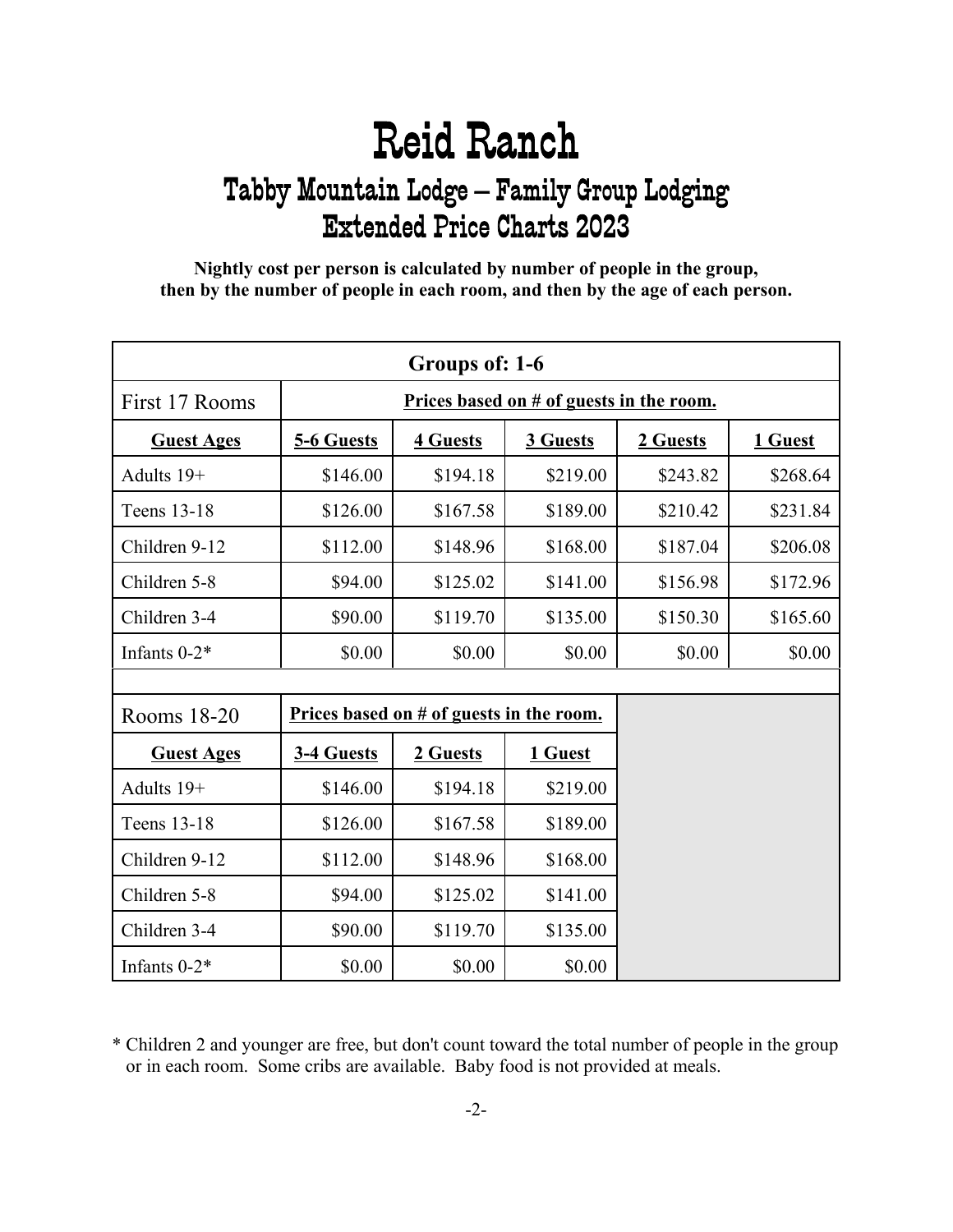<span id="page-2-0"></span>**Nightly cost per person is calculated by number of people in the group, then by the number of people in each room, and then by the age of each person.**

| Groups of: 7-12   |            |                                            |          |          |          |  |
|-------------------|------------|--------------------------------------------|----------|----------|----------|--|
| First 17 Rooms    |            | Prices based on $#$ of guests in the room. |          |          |          |  |
| <b>Guest Ages</b> | 5-6 Guests | <b>4 Guests</b>                            | 2 Guests | 1 Guest  |          |  |
| Adults 19+        | \$134.00   | \$178.22                                   | \$201.00 | \$223.78 | \$246.56 |  |
| Teens 13-18       | \$114.00   | \$151.62                                   | \$171.00 | \$190.38 | \$209.76 |  |
| Children 9-12     | \$100.00   | \$133.00                                   | \$150.00 | \$167.00 | \$184.00 |  |
| Children 5-8      | \$85.00    | \$113.05                                   | \$127.50 | \$141.95 | \$156.40 |  |
| Children 3-4      | \$80.00    | \$106.40                                   | \$120.00 | \$133.60 | \$147.20 |  |
| Infants $0-2^*$   | \$0.00     | \$0.00                                     | \$0.00   | \$0.00   | \$0.00   |  |
|                   |            |                                            |          |          |          |  |
| Rooms 18-20       |            | Prices based on # of guests in the room.   |          |          |          |  |
| <b>Guest Ages</b> | 3-4 Guests | 2 Guests                                   | 1 Guest  |          |          |  |
| Adults 19+        | \$134.00   | \$178.22                                   | \$201.00 |          |          |  |
| Teens 13-18       | \$114.00   | \$151.62                                   | \$171.00 |          |          |  |
| Children 9-12     | \$100.00   | \$133.00                                   | \$150.00 |          |          |  |
| Children 5-8      | \$85.00    | \$113.05                                   | \$127.50 |          |          |  |
| Children 3-4      | \$80.00    | \$106.40                                   | \$120.00 |          |          |  |
| Infants $0-2*$    | \$0.00     | \$0.00                                     | \$0.00   |          |          |  |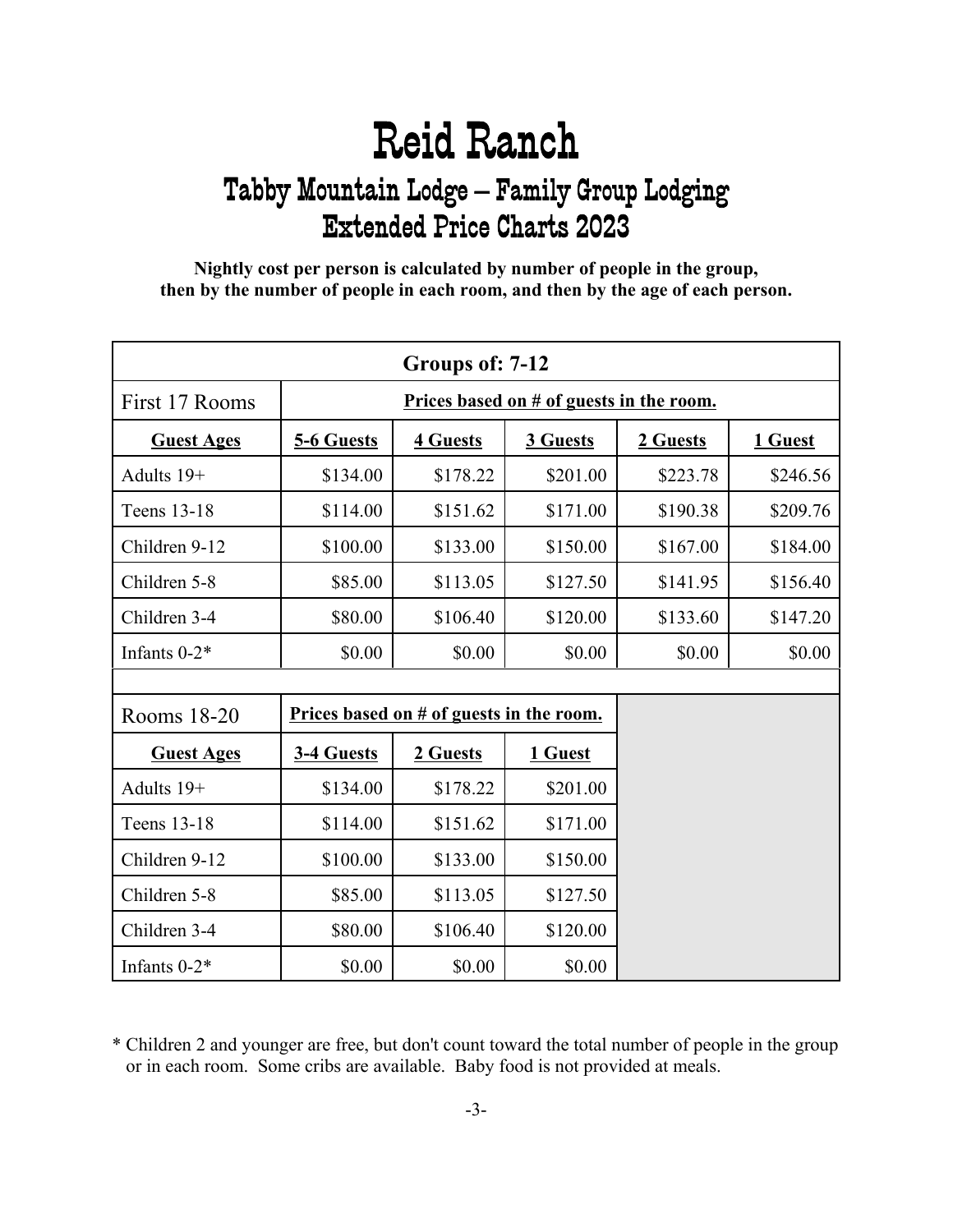<span id="page-3-0"></span>**Nightly cost per person is calculated by number of people in the group, then by the number of people in each room, and then by the age of each person.**

| Groups of: 13-17  |            |                                            |          |          |          |  |
|-------------------|------------|--------------------------------------------|----------|----------|----------|--|
| First 17 Rooms    |            | Prices based on # of guests in the room.   |          |          |          |  |
| <b>Guest Ages</b> | 5-6 Guests | <b>4 Guests</b>                            | 3 Guests | 2 Guests | 1 Guest  |  |
| Adults 19+        | \$122.00   | \$162.26                                   | \$183.00 | \$203.74 | \$224.48 |  |
| Teens 13-18       | \$112.00   | \$148.96                                   | \$168.00 | \$187.04 | \$206.08 |  |
| Children 9-12     | \$88.00    | \$117.04                                   | \$132.00 | \$146.96 | \$161.92 |  |
| Children 5-8      | \$69.00    | \$91.77                                    | \$103.50 | \$115.23 | \$126.96 |  |
| Children 3-4      | \$63.00    | \$83.79                                    | \$94.50  | \$105.21 | \$115.92 |  |
| Infants 0-2*      | \$0.00     | \$0.00                                     | \$0.00   | \$0.00   | \$0.00   |  |
|                   |            |                                            |          |          |          |  |
| Rooms 18-20       |            | Prices based on $#$ of guests in the room. |          |          |          |  |
| <b>Guest Ages</b> | 3-4 Guests | 2 Guests                                   | 1 Guest  |          |          |  |
| Adults 19+        | \$122.00   | \$162.26                                   | \$183.00 |          |          |  |
| Teens 13-18       | \$112.00   | \$148.96                                   | \$168.00 |          |          |  |
| Children 9-12     | \$88.00    | \$117.04                                   | \$132.00 |          |          |  |
| Children 5-8      | \$69.00    | \$91.77                                    | \$103.50 |          |          |  |
| Children 3-4      | \$63.00    | \$83.79                                    | \$94.50  |          |          |  |
| Infants $0-2*$    | \$0.00     | \$0.00                                     | \$0.00   |          |          |  |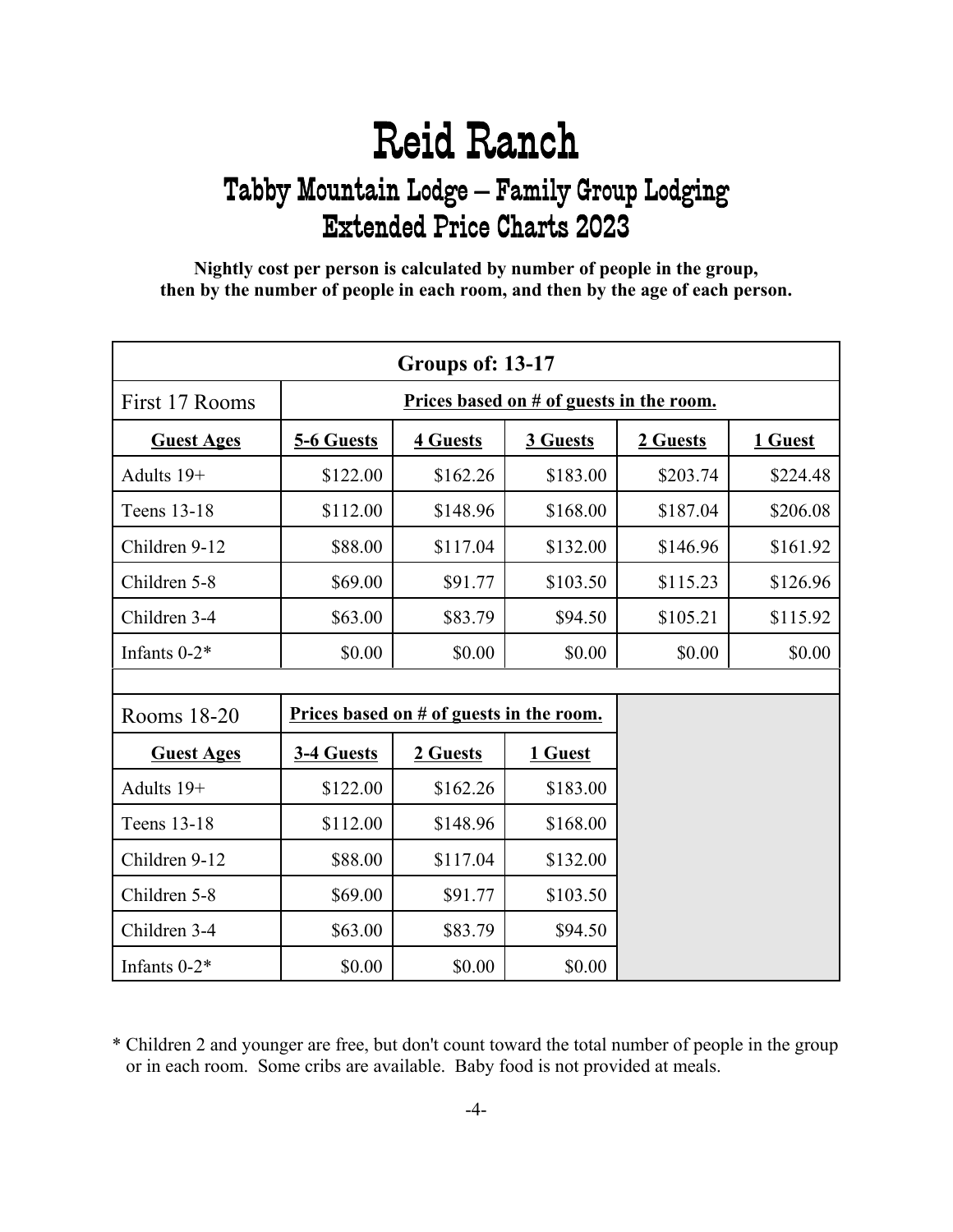<span id="page-4-0"></span>**Nightly cost per person is calculated by number of people in the group, then by the number of people in each room, and then by the age of each person.**

| Groups of: 18-28  |            |                                            |          |          |          |  |
|-------------------|------------|--------------------------------------------|----------|----------|----------|--|
| First 17 Rooms    |            | Prices based on $#$ of guests in the room. |          |          |          |  |
| <b>Guest Ages</b> | 5-6 Guests | <b>4 Guests</b>                            | 3 Guests | 2 Guests | 1 Guest  |  |
| Adults 19+        | \$118.00   | \$156.94                                   | \$177.00 | \$197.06 | \$217.12 |  |
| Teens 13-18       | \$98.00    | \$130.34                                   | \$147.00 | \$163.66 | \$180.32 |  |
| Children 9-12     | \$86.00    | \$114.38                                   | \$129.00 | \$143.62 | \$158.24 |  |
| Children 5-8      | \$67.00    | \$89.11                                    | \$100.50 | \$111.89 | \$123.28 |  |
| Children 3-4      | \$61.00    | \$81.13                                    | \$91.50  | \$101.87 | \$112.24 |  |
| Infants $0-2^*$   | \$0.00     | \$0.00                                     | \$0.00   | \$0.00   | \$0.00   |  |
|                   |            |                                            |          |          |          |  |
| Rooms 18-20       |            | Prices based on # of guests in the room.   |          |          |          |  |
| <b>Guest Ages</b> | 3-4 Guests | 2 Guests                                   | 1 Guest  |          |          |  |
| Adults 19+        | \$118.00   | \$156.94                                   | \$177.00 |          |          |  |
| Teens 13-18       | \$98.00    | \$130.34                                   | \$147.00 |          |          |  |
| Children 9-12     | \$86.00    | \$114.38                                   | \$129.00 |          |          |  |
| Children 5-8      | \$67.00    | \$89.11                                    | \$100.50 |          |          |  |
| Children 3-4      | \$61.00    | \$81.13                                    | \$91.50  |          |          |  |
| Infants $0-2*$    | \$0.00     | \$0.00                                     | \$0.00   |          |          |  |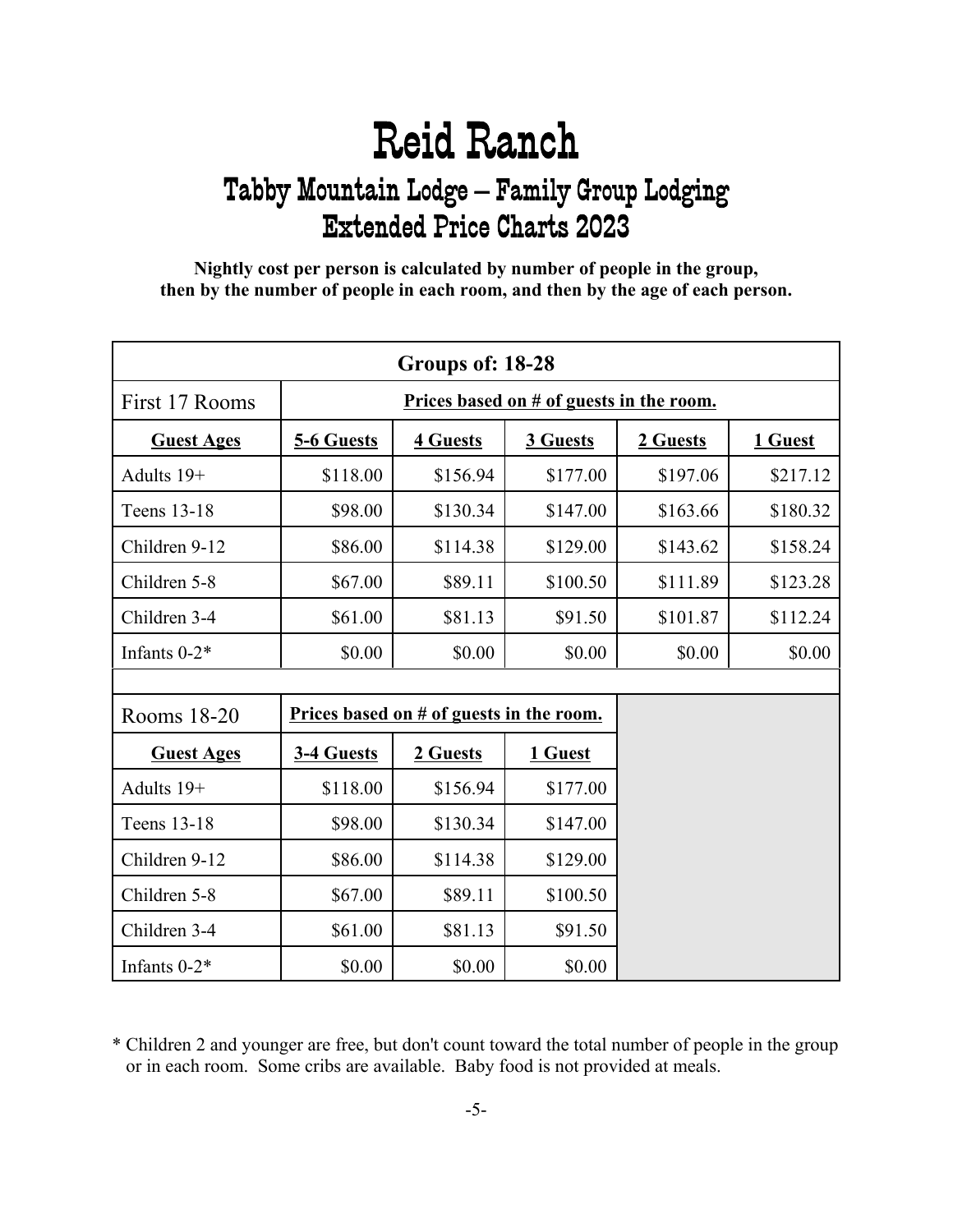<span id="page-5-0"></span>**Nightly cost per person is calculated by number of people in the group, then by the number of people in each room, and then by the age of each person.**

| Groups of: 29-39  |            |                                            |          |          |          |  |
|-------------------|------------|--------------------------------------------|----------|----------|----------|--|
| First 17 Rooms    |            | Prices based on $#$ of guests in the room. |          |          |          |  |
| <b>Guest Ages</b> | 5-6 Guests | <b>4 Guests</b>                            | 3 Guests | 2 Guests | 1 Guest  |  |
| Adults 19+        | \$116.00   | \$154.28                                   | \$174.00 | \$193.72 | \$213.44 |  |
| Teens 13-18       | \$96.00    | \$127.68                                   | \$144.00 | \$160.32 | \$176.64 |  |
| Children 9-12     | \$84.00    | \$111.72                                   | \$126.00 | \$140.28 | \$154.56 |  |
| Children 5-8      | \$65.00    | \$86.45                                    | \$97.50  | \$108.55 | \$119.60 |  |
| Children 3-4      | \$59.00    | \$78.47                                    | \$88.50  | \$98.53  | \$108.56 |  |
| Infants $0-2^*$   | \$0.00     | \$0.00                                     | \$0.00   | \$0.00   | \$0.00   |  |
|                   |            |                                            |          |          |          |  |
| Rooms 18-20       |            | Prices based on # of guests in the room.   |          |          |          |  |
| <b>Guest Ages</b> | 3-4 Guests | 2 Guests                                   | 1 Guest  |          |          |  |
| Adults 19+        | \$116.00   | \$154.28                                   | \$174.00 |          |          |  |
| Teens 13-18       | \$96.00    | \$127.68                                   | \$144.00 |          |          |  |
| Children 9-12     | \$84.00    | \$111.72                                   | \$126.00 |          |          |  |
| Children 5-8      | \$65.00    | \$86.45                                    | \$97.50  |          |          |  |
| Children 3-4      | \$59.00    | \$78.47                                    | \$88.50  |          |          |  |
| Infants $0-2*$    | \$0.00     | \$0.00                                     | \$0.00   |          |          |  |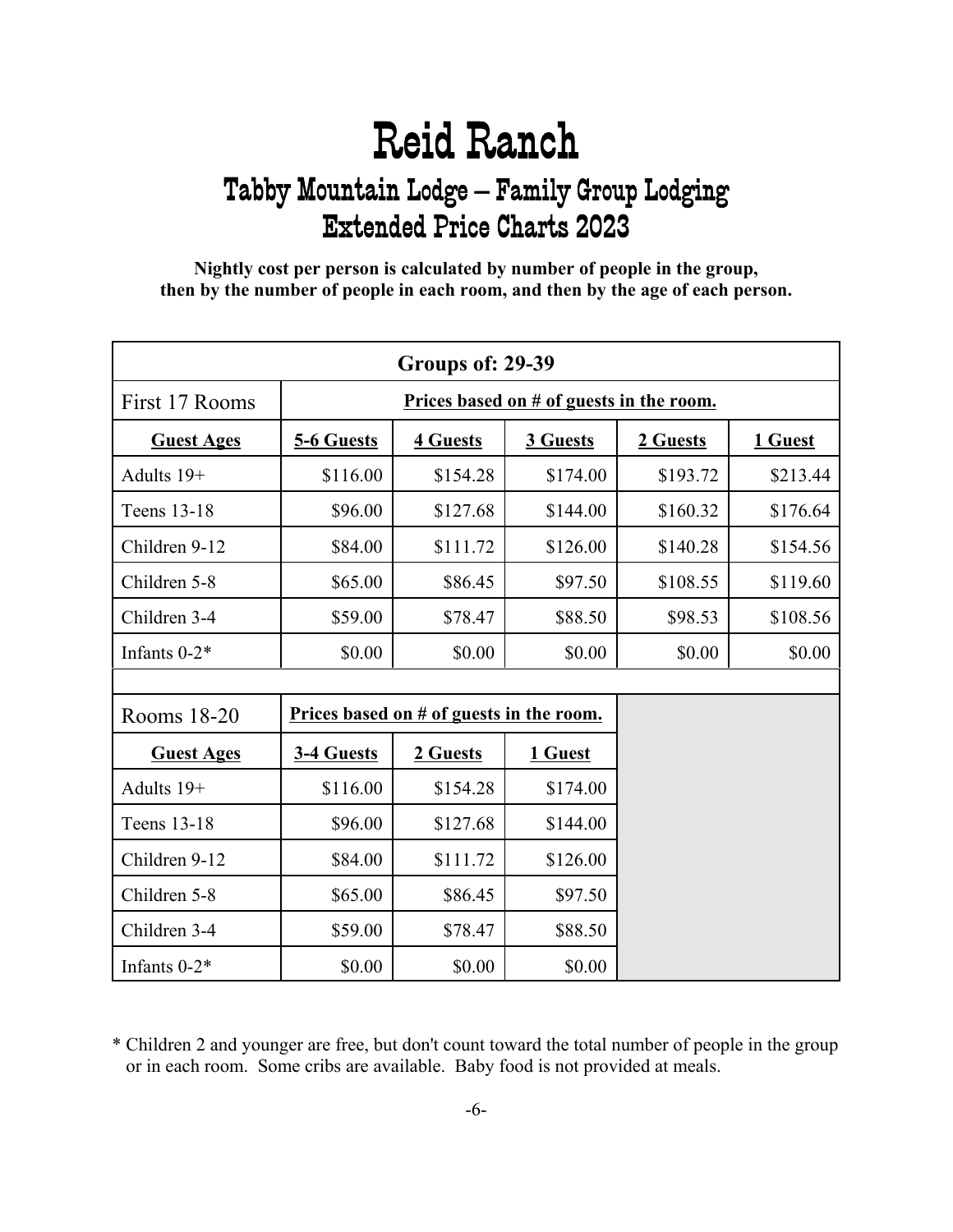<span id="page-6-0"></span>**Nightly cost per person is calculated by number of people in the group, then by the number of people in each room, and then by the age of each person.**

| Groups of: 40-50  |            |                                                    |          |          |          |  |  |
|-------------------|------------|----------------------------------------------------|----------|----------|----------|--|--|
| First 17 Rooms    |            | Prices based on # of guests in the room.           |          |          |          |  |  |
| <b>Guest Ages</b> | 5-6 Guests | <b>4 Guests</b><br>3 Guests<br>2 Guests<br>1 Guest |          |          |          |  |  |
| Adults 19+        | \$114.00   | \$151.62                                           | \$171.00 | \$190.38 | \$209.76 |  |  |
| Teens 13-18       | \$94.00    | \$125.02                                           | \$141.00 | \$156.98 | \$172.96 |  |  |
| Children 9-12     | \$82.00    | \$109.06                                           | \$123.00 | \$136.94 | \$150.88 |  |  |
| Children 5-8      | \$63.00    | \$83.79                                            | \$94.50  | \$105.21 | \$115.92 |  |  |
| Children 3-4      | \$57.00    | \$75.81                                            | \$85.50  | \$95.19  | \$104.88 |  |  |
| Infants 0-2*      | \$0.00     | \$0.00                                             | \$0.00   | \$0.00   | \$0.00   |  |  |
|                   |            |                                                    |          |          |          |  |  |
| Rooms 18-20       |            | Prices based on $#$ of guests in the room.         |          |          |          |  |  |
| <b>Guest Ages</b> | 3-4 Guests | 2 Guests                                           | 1 Guest  |          |          |  |  |
| Adults 19+        | \$114.00   | \$151.62                                           | \$171.00 |          |          |  |  |
| Teens 13-18       | \$94.00    | \$125.02                                           | \$141.00 |          |          |  |  |
| Children 9-12     | \$82.00    | \$109.06                                           | \$123.00 |          |          |  |  |
| Children 5-8      | \$63.00    | \$83.79                                            | \$94.50  |          |          |  |  |
| Children 3-4      | \$57.00    | \$75.81                                            | \$85.50  |          |          |  |  |
| Infants $0-2*$    | \$0.00     | \$0.00                                             | \$0.00   |          |          |  |  |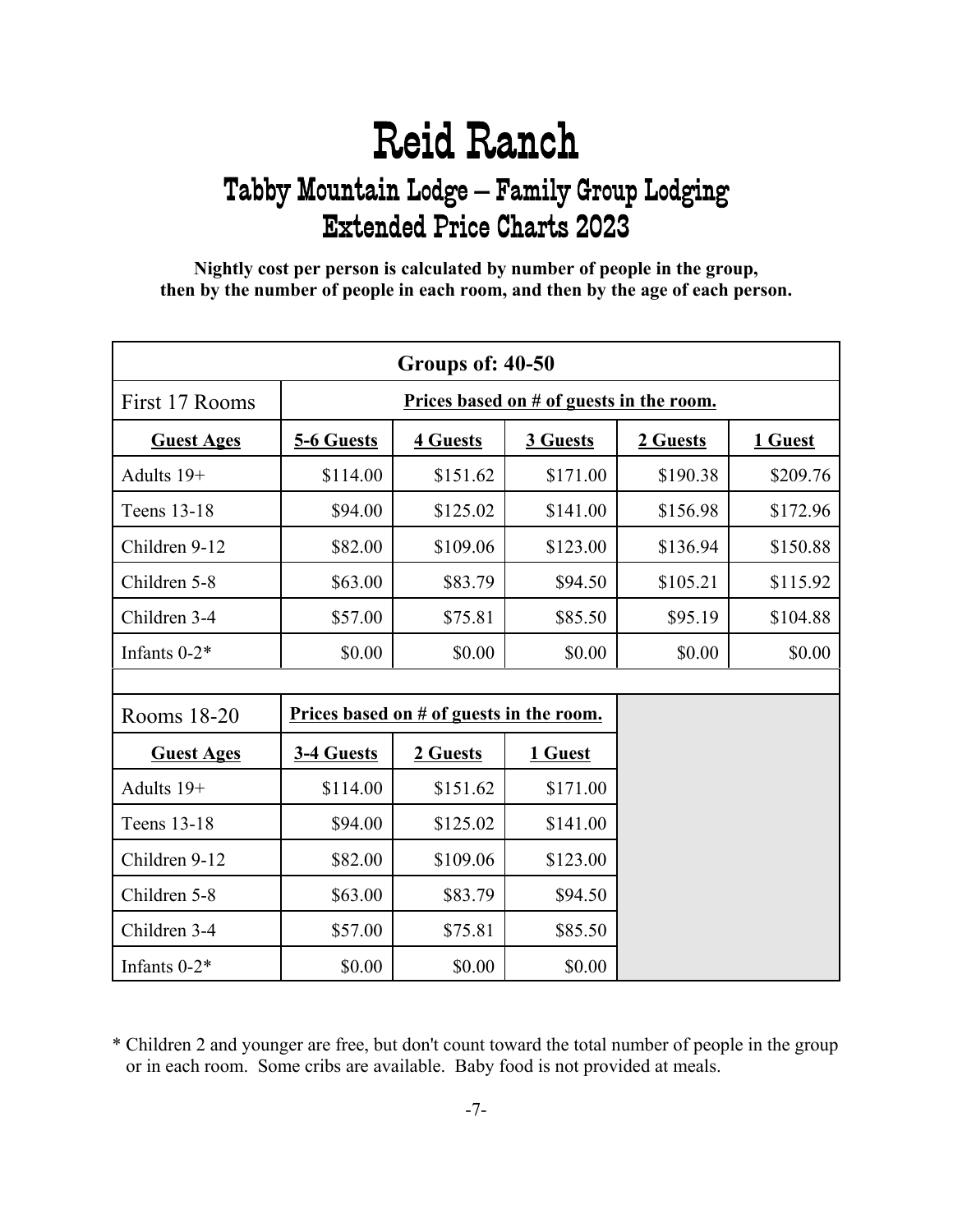<span id="page-7-0"></span>**Nightly cost per person is calculated by number of people in the group, then by the number of people in each room, and then by the age of each person.**

| Groups of: 51-61  |            |                                            |          |          |          |  |
|-------------------|------------|--------------------------------------------|----------|----------|----------|--|
| First 17 Rooms    |            | Prices based on # of guests in the room.   |          |          |          |  |
| <b>Guest Ages</b> | 5-6 Guests | <b>4 Guests</b>                            | 3 Guests | 2 Guests | 1 Guest  |  |
| Adults 19+        | \$112.00   | \$148.96                                   | \$168.00 | \$187.04 | \$206.08 |  |
| Teens 13-18       | \$92.00    | \$122.36                                   | \$138.00 | \$153.64 | \$169.28 |  |
| Children 9-12     | \$80.00    | \$106.40                                   | \$120.00 | \$133.60 | \$147.20 |  |
| Children 5-8      | \$61.00    | \$81.13                                    | \$91.50  | \$101.87 | \$112.24 |  |
| Children 3-4      | \$55.00    | \$73.15                                    | \$82.50  | \$91.85  | \$101.20 |  |
| Infants 0-2*      | \$0.00     | \$0.00                                     | \$0.00   | \$0.00   | \$0.00   |  |
|                   |            |                                            |          |          |          |  |
| Rooms 18-20       |            | Prices based on $#$ of guests in the room. |          |          |          |  |
| <b>Guest Ages</b> | 3-4 Guests | 2 Guests                                   | 1 Guest  |          |          |  |
| Adults 19+        | \$112.00   | \$148.96                                   | \$168.00 |          |          |  |
| Teens 13-18       | \$92.00    | \$122.36                                   | \$138.00 |          |          |  |
| Children 9-12     | \$80.00    | \$106.40                                   | \$120.00 |          |          |  |
| Children 5-8      | \$61.00    | \$81.13                                    | \$91.50  |          |          |  |
| Children 3-4      | \$55.00    | \$73.15                                    | \$82.50  |          |          |  |
| Infants $0-2^*$   | \$0.00     | \$0.00                                     | \$0.00   |          |          |  |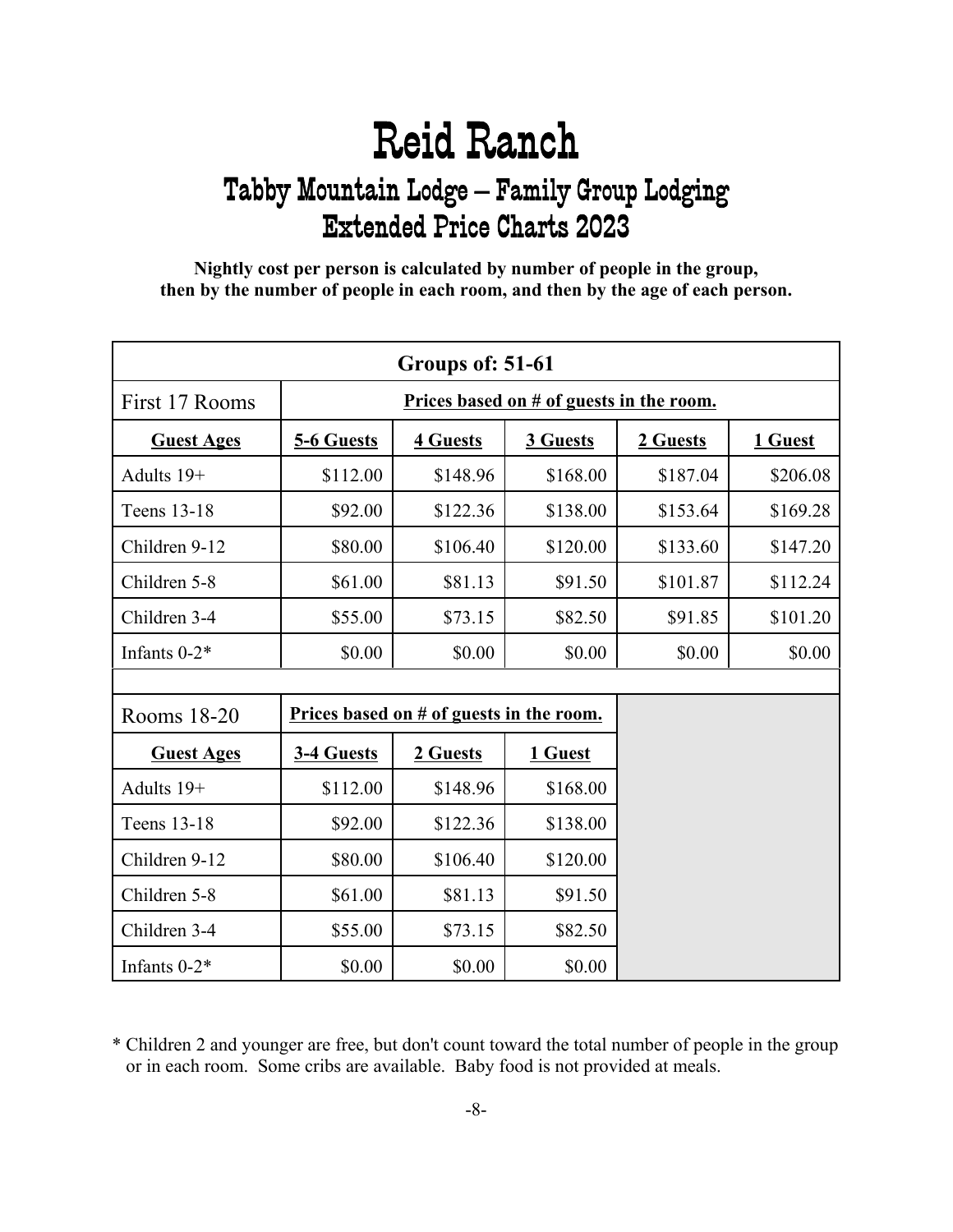<span id="page-8-0"></span>**Nightly cost per person is calculated by number of people in the group, then by the number of people in each room, and then by the age of each person.**

| Groups of: 62-72  |            |                                            |          |          |          |  |
|-------------------|------------|--------------------------------------------|----------|----------|----------|--|
| First 17 Rooms    |            | Prices based on # of guests in the room.   |          |          |          |  |
| <b>Guest Ages</b> | 5-6 Guests | <b>4 Guests</b>                            | 3 Guests | 2 Guests | 1 Guest  |  |
| Adults 19+        | \$110.00   | \$146.30                                   | \$165.00 | \$183.70 | \$202.40 |  |
| Teens 13-18       | \$90.00    | \$119.70                                   | \$135.00 | \$150.30 | \$165.60 |  |
| Children 9-12     | \$78.00    | \$103.74                                   | \$117.00 | \$130.26 | \$143.52 |  |
| Children 5-8      | \$59.00    | \$78.47                                    | \$88.50  | \$98.53  | \$108.56 |  |
| Children 3-4      | \$53.00    | \$70.49                                    | \$79.50  | \$88.51  | \$97.52  |  |
| Infants 0-2*      | \$0.00     | \$0.00                                     | \$0.00   | \$0.00   | \$0.00   |  |
|                   |            |                                            |          |          |          |  |
| Rooms 18-20       |            | Prices based on $#$ of guests in the room. |          |          |          |  |
| <b>Guest Ages</b> | 3-4 Guests | 2 Guests                                   | 1 Guest  |          |          |  |
| Adults 19+        | \$110.00   | \$146.30                                   | \$165.00 |          |          |  |
| Teens 13-18       | \$90.00    | \$119.70                                   | \$135.00 |          |          |  |
| Children 9-12     | \$78.00    | \$103.74                                   | \$117.00 |          |          |  |
| Children 5-8      | \$59.00    | \$78.47                                    | \$88.50  |          |          |  |
| Children 3-4      | \$53.00    | \$70.49                                    | \$79.50  |          |          |  |
| Infants $0-2*$    | \$0.00     | \$0.00                                     | \$0.00   |          |          |  |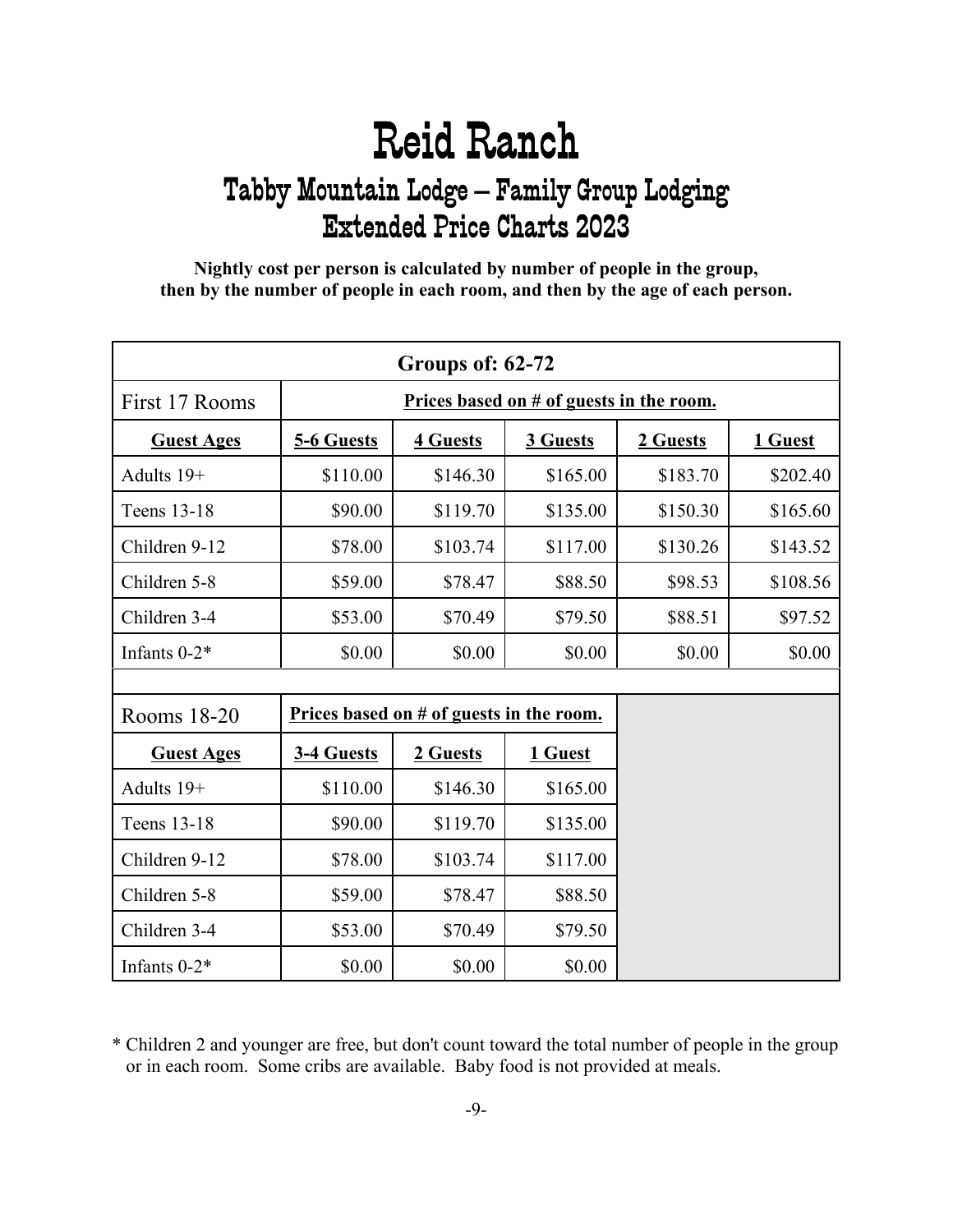<span id="page-9-0"></span>**Nightly cost per person is calculated by number of people in the group, then by the number of people in each room, and then by the age of each person.**

| <b>Groups of: 73-83</b> |            |                                          |          |          |          |  |
|-------------------------|------------|------------------------------------------|----------|----------|----------|--|
| First 17 Rooms          |            | Prices based on # of guests in the room. |          |          |          |  |
| <b>Guest Ages</b>       | 5-6 Guests | <b>4 Guests</b>                          | 3 Guests | 2 Guests | 1 Guest  |  |
| Adults 19+              | \$108.00   | \$143.64                                 | \$162.00 | \$180.36 | \$198.72 |  |
| Teens 13-18             | \$88.00    | \$117.04                                 | \$132.00 | \$146.96 | \$161.92 |  |
| Children 9-12           | \$74.00    | \$98.42                                  | \$111.00 | \$123.58 | \$136.16 |  |
| Children 5-8            | \$57.00    | \$75.81                                  | \$85.50  | \$95.19  | \$104.88 |  |
| Children 3-4            | \$51.00    | \$67.83                                  | \$76.50  | \$85.17  | \$93.84  |  |
| Infants 0-2*            | \$0.00     | \$0.00                                   | \$0.00   | \$0.00   | \$0.00   |  |
|                         |            |                                          |          |          |          |  |
| Rooms 18-20             |            | Prices based on # of guests in the room. |          |          |          |  |
| <b>Guest Ages</b>       | 3-4 Guests | 2 Guests                                 | 1 Guest  |          |          |  |
| Adults 19+              | \$108.00   | \$143.64                                 | \$162.00 |          |          |  |
| Teens 13-18             | \$88.00    | \$117.04                                 | \$132.00 |          |          |  |
| Children 9-12           | \$74.00    | \$98.42                                  | \$111.00 |          |          |  |
| Children 5-8            | \$57.00    | \$75.81                                  | \$85.50  |          |          |  |
| Children 3-4            | \$51.00    | \$67.83                                  | \$76.50  |          |          |  |
| Infants $0-2*$          | \$0.00     | \$0.00                                   | \$0.00   |          |          |  |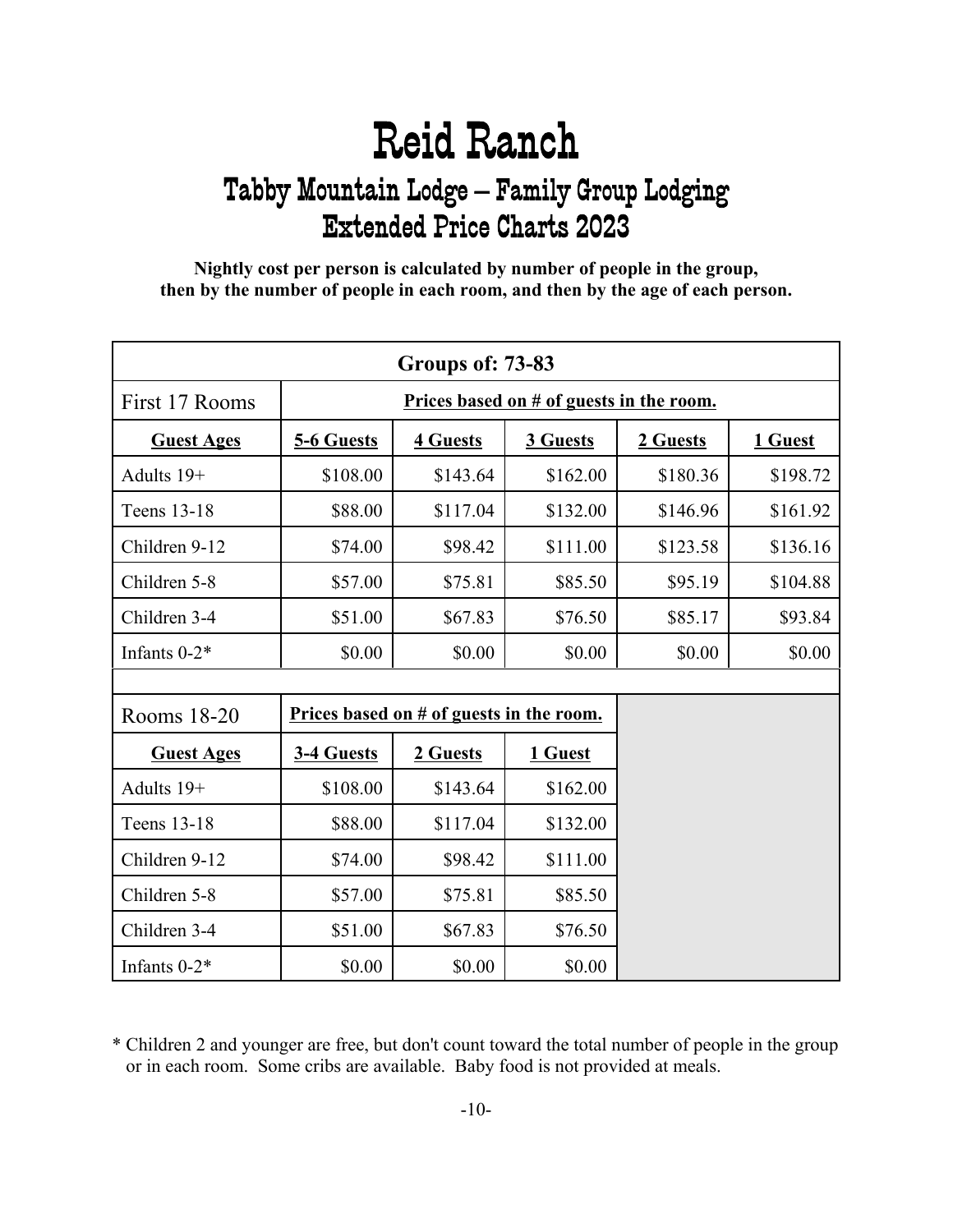<span id="page-10-0"></span>**Nightly cost per person is calculated by number of people in the group, then by the number of people in each room, and then by the age of each person.**

| Groups of: 84-94  |            |                                            |          |          |          |  |
|-------------------|------------|--------------------------------------------|----------|----------|----------|--|
| First 17 Rooms    |            | Prices based on $#$ of guests in the room. |          |          |          |  |
| <b>Guest Ages</b> | 5-6 Guests | <b>4 Guests</b>                            | 3 Guests | 2 Guests | 1 Guest  |  |
| Adults 19+        | \$106.00   | \$140.98                                   | \$159.00 | \$177.02 | \$195.04 |  |
| Teens 13-18       | \$86.00    | \$114.38                                   | \$129.00 | \$143.62 | \$158.24 |  |
| Children 9-12     | \$72.00    | \$95.76                                    | \$108.00 | \$120.24 | \$132.48 |  |
| Children 5-8      | \$55.00    | \$73.15                                    | \$82.50  | \$91.85  | \$101.20 |  |
| Children 3-4      | \$49.00    | \$65.17                                    | \$73.50  | \$81.83  | \$90.16  |  |
| Infants $0-2^*$   | \$0.00     | \$0.00                                     | \$0.00   | \$0.00   | \$0.00   |  |
|                   |            |                                            |          |          |          |  |
| Rooms 18-20       |            | Prices based on # of guests in the room.   |          |          |          |  |
| <b>Guest Ages</b> | 3-4 Guests | 2 Guests                                   | 1 Guest  |          |          |  |
| Adults 19+        | \$106.00   | \$140.98                                   | \$159.00 |          |          |  |
| Teens 13-18       | \$86.00    | \$114.38                                   | \$129.00 |          |          |  |
| Children 9-12     | \$72.00    | \$95.76                                    | \$108.00 |          |          |  |
| Children 5-8      | \$55.00    | \$73.15                                    | \$82.50  |          |          |  |
| Children 3-4      | \$49.00    | \$65.17                                    | \$73.50  |          |          |  |
| Infants $0-2*$    | \$0.00     | \$0.00                                     | \$0.00   |          |          |  |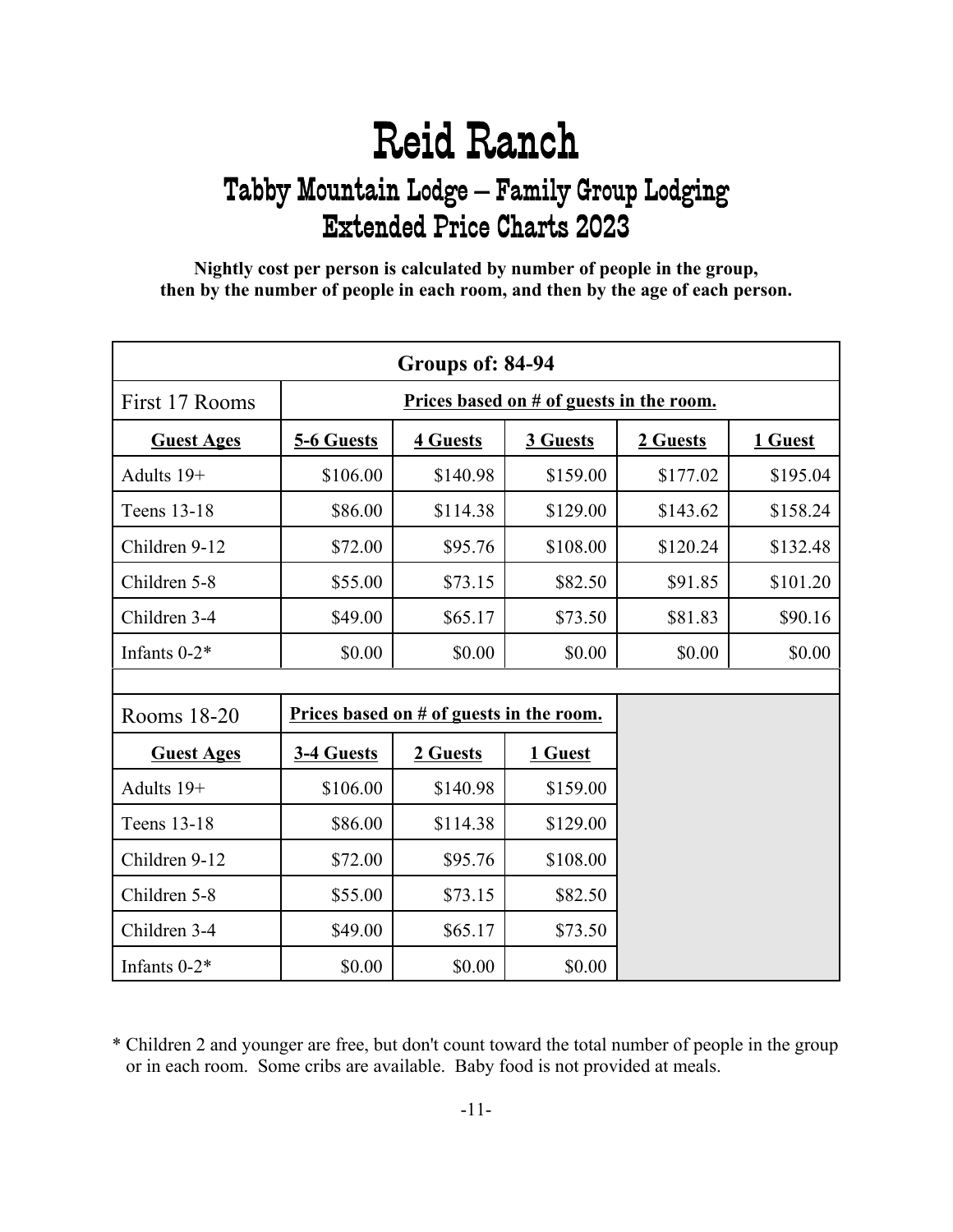<span id="page-11-0"></span>**Nightly cost per person is calculated by number of people in the group, then by the number of people in each room, and then by the age of each person.**

| <b>Groups of: 95-105</b> |            |                                            |          |          |          |  |
|--------------------------|------------|--------------------------------------------|----------|----------|----------|--|
| First 17 Rooms           |            | Prices based on # of guests in the room.   |          |          |          |  |
| <b>Guest Ages</b>        | 5-6 Guests | <b>4 Guests</b>                            | 3 Guests | 2 Guests | 1 Guest  |  |
| Adults 19+               | \$104.00   | \$138.32                                   | \$156.00 | \$173.68 | \$191.36 |  |
| Teens 13-18              | \$84.00    | \$111.72                                   | \$126.00 | \$140.28 | \$154.56 |  |
| Children 9-12            | \$70.00    | \$93.10                                    | \$105.00 | \$116.90 | \$128.80 |  |
| Children 5-8             | \$53.00    | \$70.49                                    | \$79.50  | \$88.51  | \$97.52  |  |
| Children 3-4             | \$47.00    | \$62.51                                    | \$70.50  | \$78.49  | \$86.48  |  |
| Infants 0-2*             | \$0.00     | \$0.00                                     | \$0.00   | \$0.00   | \$0.00   |  |
|                          |            |                                            |          |          |          |  |
| Rooms 18-20              |            | Prices based on $#$ of guests in the room. |          |          |          |  |
| <b>Guest Ages</b>        | 3-4 Guests | 2 Guests                                   | 1 Guest  |          |          |  |
| Adults 19+               | \$104.00   | \$138.32                                   | \$156.00 |          |          |  |
| Teens 13-18              | \$84.00    | \$111.72                                   | \$126.00 |          |          |  |
| Children 9-12            | \$70.00    | \$93.10                                    | \$105.00 |          |          |  |
| Children 5-8             | \$53.00    | \$70.49                                    | \$79.50  |          |          |  |
| Children 3-4             | \$47.00    | \$62.51                                    | \$70.50  |          |          |  |
| Infants 0-2*             | \$0.00     | \$0.00                                     | \$0.00   |          |          |  |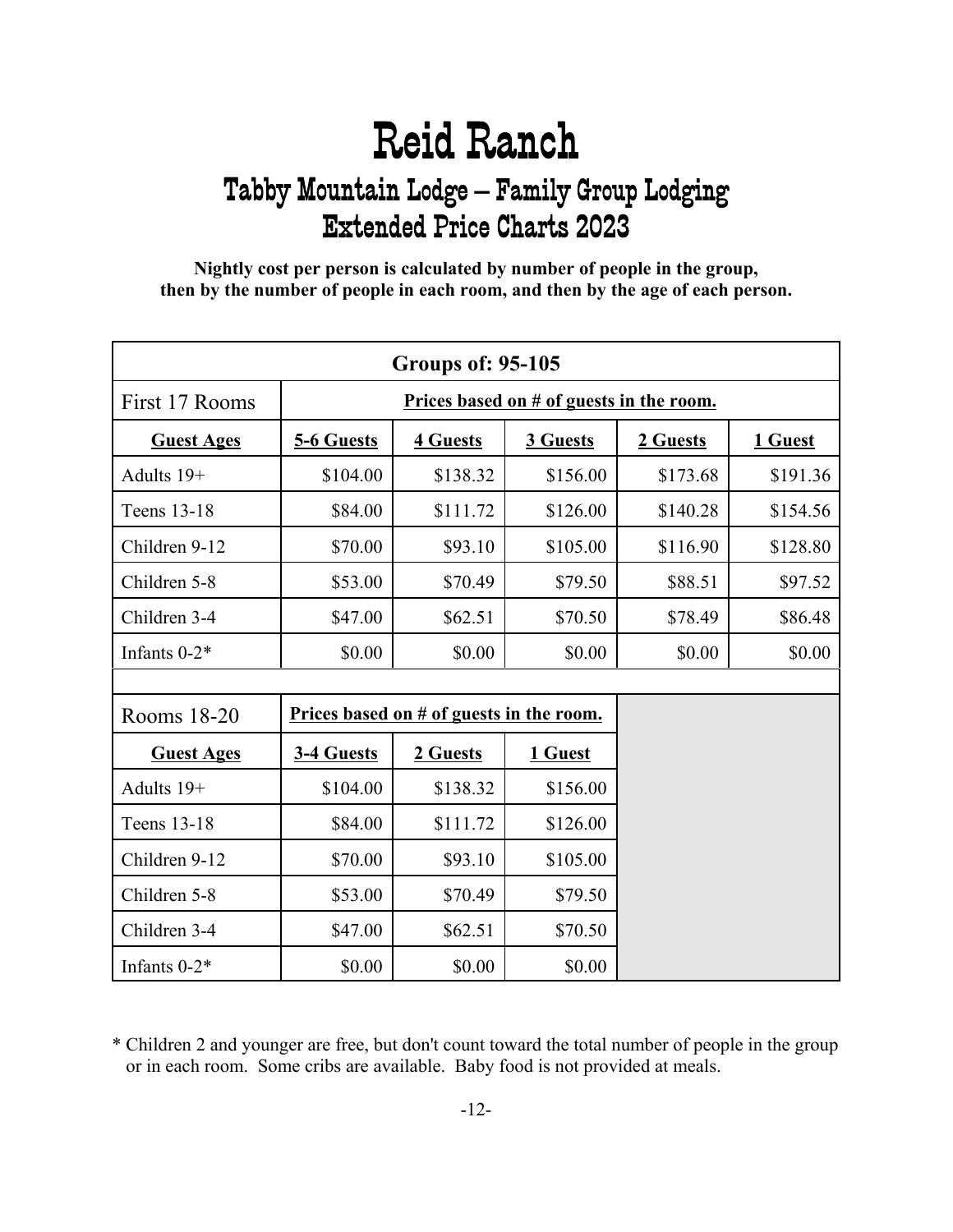<span id="page-12-0"></span>**Nightly cost per person is calculated by number of people in the group, then by the number of people in each room, and then by the age of each person.**

| <b>Groups of: 106-116</b> |                                          |                 |          |          |          |
|---------------------------|------------------------------------------|-----------------|----------|----------|----------|
| First 17 Rooms            | Prices based on # of guests in the room. |                 |          |          |          |
| <b>Guest Ages</b>         | 5-6 Guests                               | <b>4 Guests</b> | 3 Guests | 2 Guests | 1 Guest  |
| Adults 19+                | \$102.00                                 | \$135.66        | \$153.00 | \$170.34 | \$187.68 |
| Teens 13-18               | \$82.00                                  | \$109.06        | \$123.00 | \$136.94 | \$150.88 |
| Children 9-12             | \$68.00                                  | \$90.44         | \$102.00 | \$113.56 | \$125.12 |
| Children 5-8              | \$51.00                                  | \$67.83         | \$76.50  | \$85.17  | \$93.84  |
| Children 3-4              | \$45.00                                  | \$59.85         | \$67.50  | \$75.15  | \$82.80  |
| Infants 0-2*              | \$0.00                                   | \$0.00          | \$0.00   | \$0.00   | \$0.00   |
|                           |                                          |                 |          |          |          |
| Rooms 18-20               | Prices based on # of guests in the room. |                 |          |          |          |
| <b>Guest Ages</b>         | 3-4 Guests                               | 2 Guests        | 1 Guest  |          |          |
| Adults 19+                | \$102.00                                 | \$135.66        | \$153.00 |          |          |
| Teens 13-18               | \$82.00                                  | \$109.06        | \$123.00 |          |          |
| Children 9-12             | \$68.00                                  | \$90.44         | \$102.00 |          |          |
| Children 5-8              | \$51.00                                  | \$67.83         | \$76.50  |          |          |
| Children 3-4              | \$45.00                                  | \$59.85         | \$67.50  |          |          |
| Infants $0-2*$            | \$0.00                                   | \$0.00          | \$0.00   |          |          |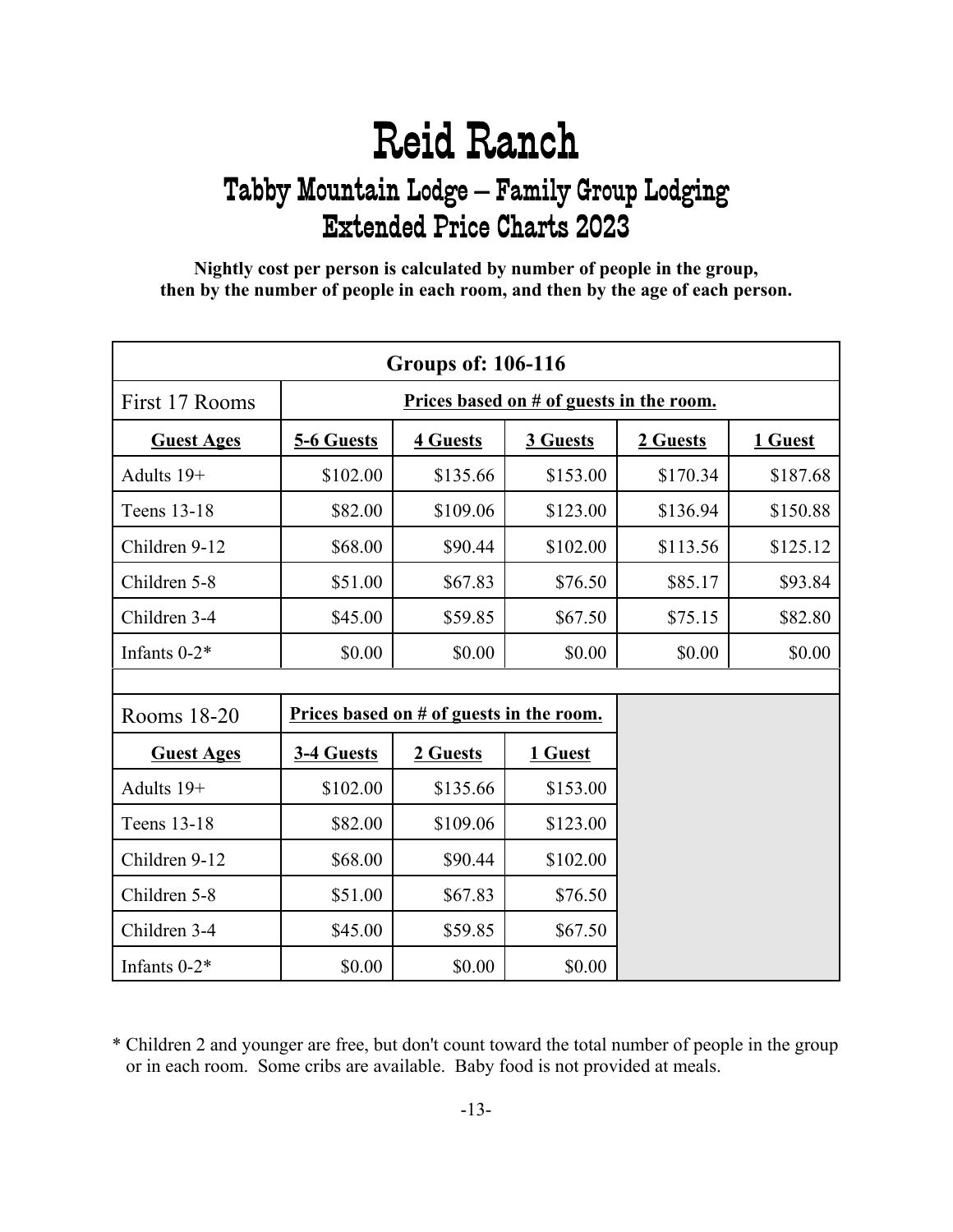<span id="page-13-0"></span>**Nightly cost per person is calculated by number of people in the group, then by the number of people in each room, and then by the age of each person.**

| <b>Groups of: 117-127</b> |                                            |                 |          |          |          |
|---------------------------|--------------------------------------------|-----------------|----------|----------|----------|
| First 17 Rooms            | Prices based on # of guests in the room.   |                 |          |          |          |
| <b>Guest Ages</b>         | 5-6 Guests                                 | <b>4 Guests</b> | 3 Guests | 2 Guests | 1 Guest  |
| Adults 19+                | \$100.00                                   | \$133.00        | \$150.00 | \$167.00 | \$184.00 |
| Teens 13-18               | \$80.00                                    | \$106.40        | \$120.00 | \$133.60 | \$147.20 |
| Children 9-12             | \$66.00                                    | \$87.78         | \$99.00  | \$110.22 | \$121.44 |
| Children 5-8              | \$49.00                                    | \$65.17         | \$73.50  | \$81.83  | \$90.16  |
| Children 3-4              | \$43.00                                    | \$57.19         | \$64.50  | \$71.81  | \$79.12  |
| Infants 0-2*              | \$0.00                                     | \$0.00          | \$0.00   | \$0.00   | \$0.00   |
|                           |                                            |                 |          |          |          |
| Rooms 18-20               | Prices based on $#$ of guests in the room. |                 |          |          |          |
| <b>Guest Ages</b>         | 3-4 Guests                                 | 2 Guests        | 1 Guest  |          |          |
| Adults 19+                | \$100.00                                   | \$133.00        | \$150.00 |          |          |
| Teens 13-18               | \$80.00                                    | \$106.40        | \$120.00 |          |          |
| Children 9-12             | \$66.00                                    | \$87.78         | \$99.00  |          |          |
| Children 5-8              | \$49.00                                    | \$65.17         | \$73.50  |          |          |
| Children 3-4              | \$43.00                                    | \$57.19         | \$64.50  |          |          |
| Infants $0-2*$            | \$0.00                                     | \$0.00          | \$0.00   |          |          |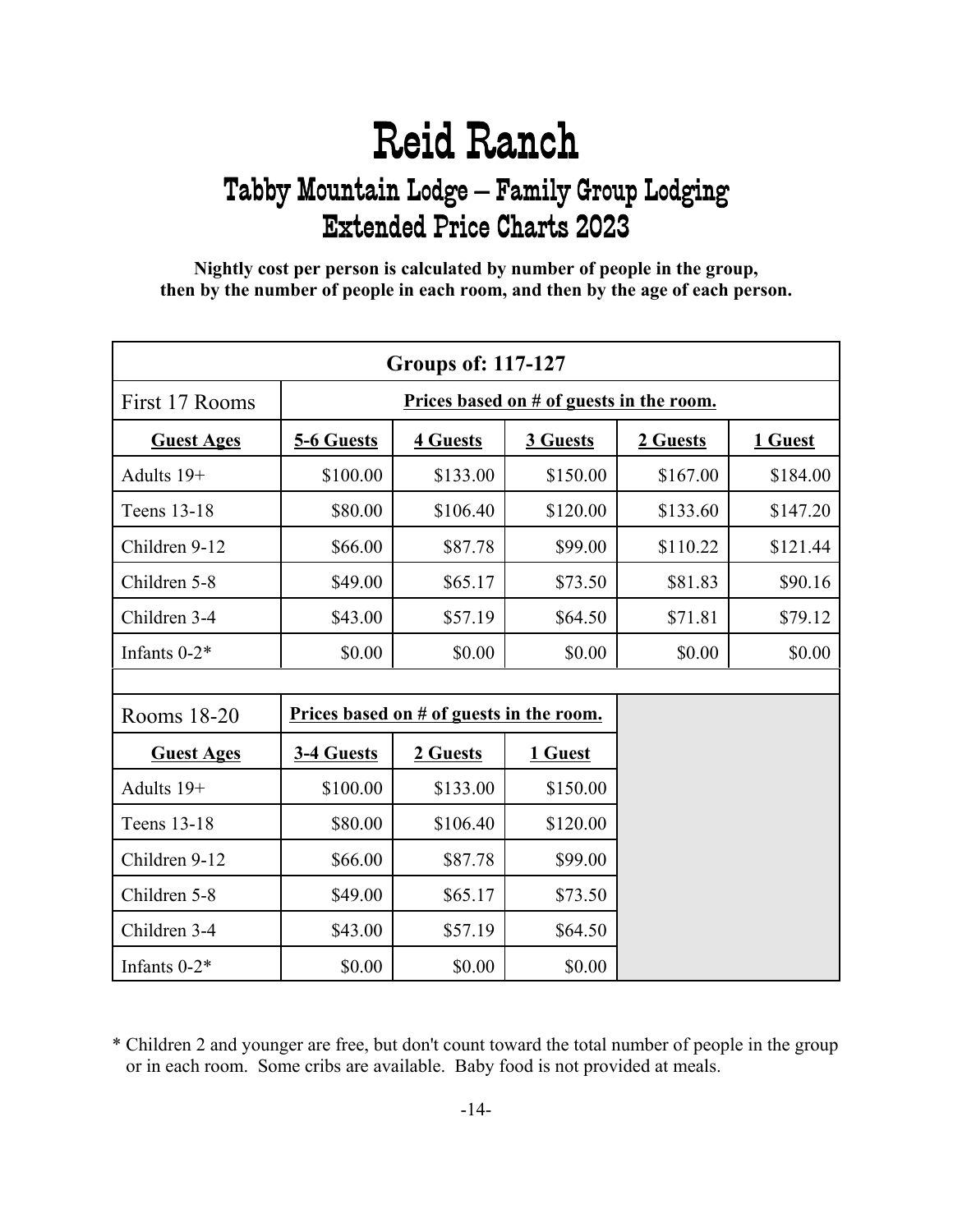<span id="page-14-0"></span>**Nightly cost per person is calculated by number of people in the group, then by the number of people in each room, and then by the age of each person.**

| <b>Groups of: 128-138</b> |                                          |                 |          |          |          |
|---------------------------|------------------------------------------|-----------------|----------|----------|----------|
| First 17 Rooms            | Prices based on # of guests in the room. |                 |          |          |          |
| <b>Guest Ages</b>         | 5-6 Guests                               | <b>4 Guests</b> | 3 Guests | 2 Guests | 1 Guest  |
| Adults 19+                | \$98.00                                  | \$130.34        | \$147.00 | \$163.66 | \$180.32 |
| Teens 13-18               | \$78.00                                  | \$103.74        | \$117.00 | \$130.26 | \$143.52 |
| Children 9-12             | \$64.00                                  | \$85.12         | \$96.00  | \$106.88 | \$117.76 |
| Children 5-8              | \$47.00                                  | \$62.51         | \$70.50  | \$78.49  | \$86.48  |
| Children 3-4              | \$41.00                                  | \$54.53         | \$61.50  | \$68.47  | \$75.44  |
| Infants $0-2^*$           | \$0.00                                   | \$0.00          | \$0.00   | \$0.00   | \$0.00   |
|                           |                                          |                 |          |          |          |
| Rooms 18-20               | Prices based on # of guests in the room. |                 |          |          |          |
| <b>Guest Ages</b>         | 3-4 Guests                               | 2 Guests        | 1 Guest  |          |          |
| Adults 19+                | \$98.00                                  | \$130.34        | \$147.00 |          |          |
| Teens 13-18               | \$78.00                                  | \$103.74        | \$117.00 |          |          |
| Children 9-12             | \$64.00                                  | \$85.12         | \$96.00  |          |          |
| Children 5-8              | \$47.00                                  | \$62.51         | \$70.50  |          |          |
| Children 3-4              | \$41.00                                  | \$54.53         | \$61.50  |          |          |
| Infants $0-2*$            | \$0.00                                   | \$0.00          | \$0.00   |          |          |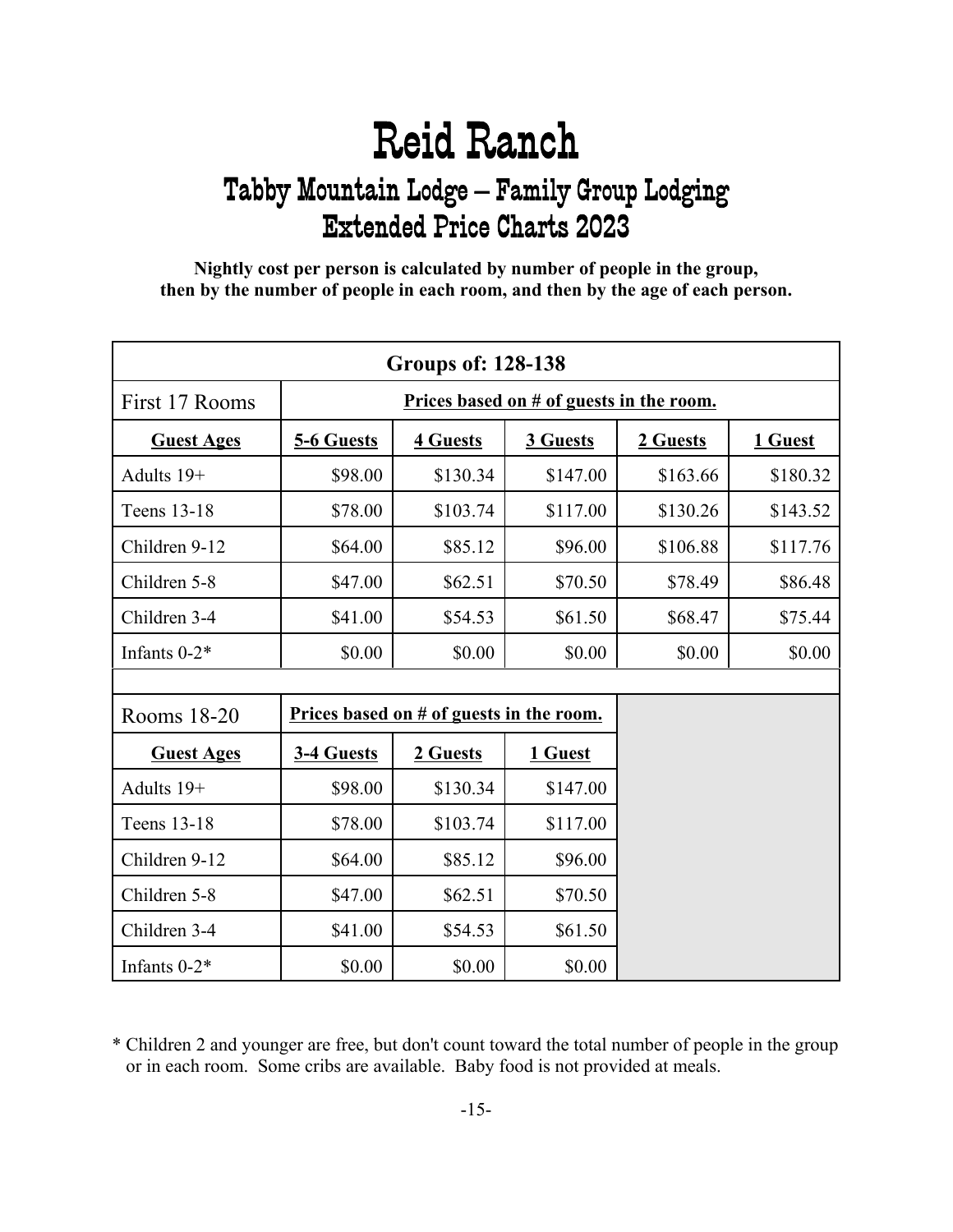<span id="page-15-0"></span>**Nightly cost per person is calculated by number of people in the group, then by the number of people in each room, and then by the age of each person.**

| <b>Groups of: 139-149</b> |                                          |                 |          |          |          |
|---------------------------|------------------------------------------|-----------------|----------|----------|----------|
| First 17 Rooms            | Prices based on # of guests in the room. |                 |          |          |          |
| <b>Guest Ages</b>         | 5-6 Guests                               | <b>4 Guests</b> | 3 Guests | 2 Guests | 1 Guest  |
| Adults 19+                | \$96.00                                  | \$127.68        | \$144.00 | \$160.32 | \$176.64 |
| Teens 13-18               | \$76.00                                  | \$101.08        | \$114.00 | \$126.92 | \$139.84 |
| Children 9-12             | \$62.00                                  | \$82.46         | \$93.00  | \$103.54 | \$114.08 |
| Children 5-8              | \$45.00                                  | \$59.85         | \$67.50  | \$75.15  | \$82.80  |
| Children 3-4              | \$39.00                                  | \$51.87         | \$58.50  | \$65.13  | \$71.76  |
| Infants $0-2^*$           | \$0.00                                   | \$0.00          | \$0.00   | \$0.00   | \$0.00   |
|                           |                                          |                 |          |          |          |
| Rooms 18-20               | Prices based on # of guests in the room. |                 |          |          |          |
| <b>Guest Ages</b>         | 3-4 Guests                               | 2 Guests        | 1 Guest  |          |          |
| Adults 19+                | \$96.00                                  | \$127.68        | \$144.00 |          |          |
| Teens 13-18               | \$76.00                                  | \$101.08        | \$114.00 |          |          |
| Children 9-12             | \$62.00                                  | \$82.46         | \$93.00  |          |          |
| Children 5-8              | \$45.00                                  | \$59.85         | \$67.50  |          |          |
| Children 3-4              | \$39.00                                  | \$51.87         | \$58.50  |          |          |
| Infants $0-2*$            | \$0.00                                   | \$0.00          | \$0.00   |          |          |